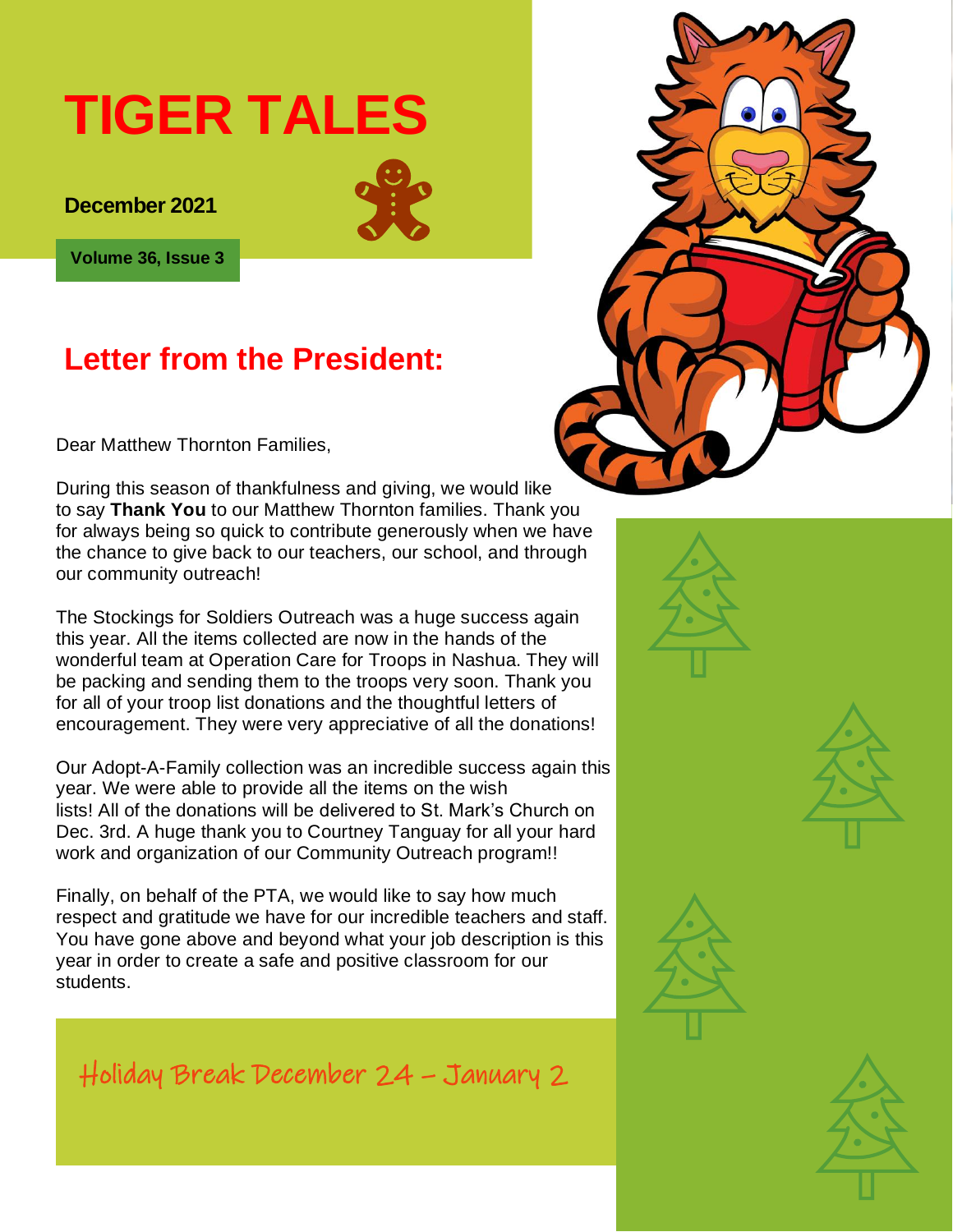We truly appreciate each of you and all that you have done for our families and children this year!

**Please note**: There will not be a PTA meeting in December. Our next meeting will be held on January 13<sup>th</sup> from 6-7pm in the library. We hope you can join us as we discuss future events for the remainder of the school year.

**Jennifer Rich MTPTA President**

We hope all our did families, teachers, and staff have a peaceful and relaxing holiday season!!

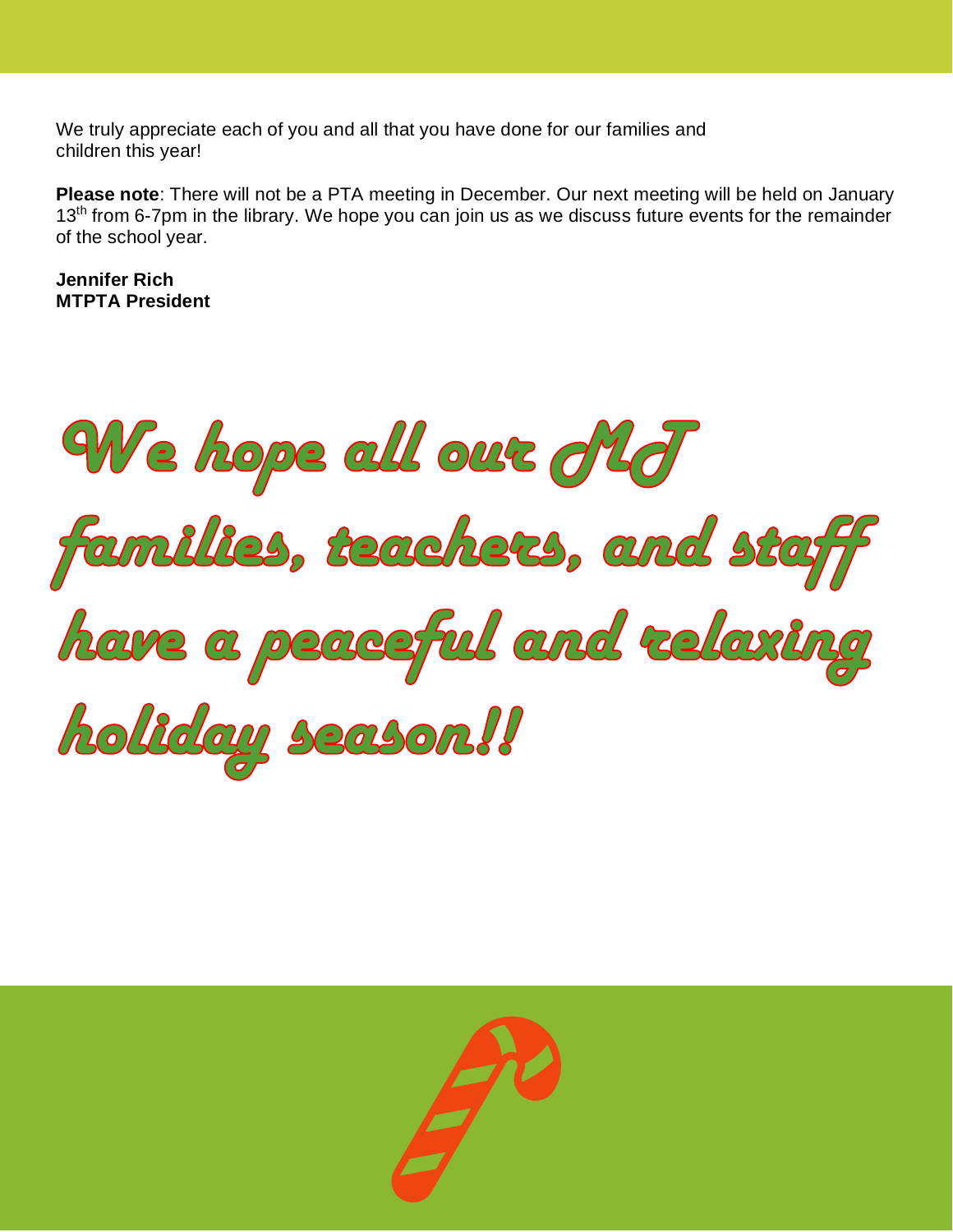### Principal's Corner:

Dear MT Families:

I hope you enjoyed time with your children over Thanksgiving break. I was grateful to spend time with my family and my dog. Once again, I was so impressed with all of the community outreach supporting the Adopt a Family and Stockings for Soldiers Programs, as well as the Student Council Canned Food Drive. Londonderry looks out for each other. We are excited for the 4 weeks ahead as we make our way to 2022. We are looking forward to a multi-school Winter Event on the Town Common, and I am ready to say goodbye to 2021. There will be a lot of learning in the next 4 weeks to help the children grow. May your Holiday Break hold magic, good health, and more quality time with those you love.

\_\_\_\_\_\_\_\_\_\_\_\_\_\_\_\_\_\_\_\_\_\_\_\_\_\_\_\_\_\_\_\_\_\_\_\_\_\_\_\_\_\_\_\_\_\_\_\_\_\_\_\_\_\_\_\_\_\_\_\_\_\_\_\_\_\_\_\_\_\_\_\_\_\_\_\_\_\_\_

Sincerely,

Amity Small, Your Proud Principal





Chaired by Kristy Fitzpatrick

You still have time to sign up your child for Ski Club until December 20. Ski club will be starting on Thursday, January 6, 2022, and will run for 5 consecutive weeks. Please don't forget to be fitted for rentals two weeks prior to starting ski club. There is no bus transportation available for this season. Any questions please contact Kristy at [kristyanne1226@gmail.com](mailto:kristyanne1226@gmail.com)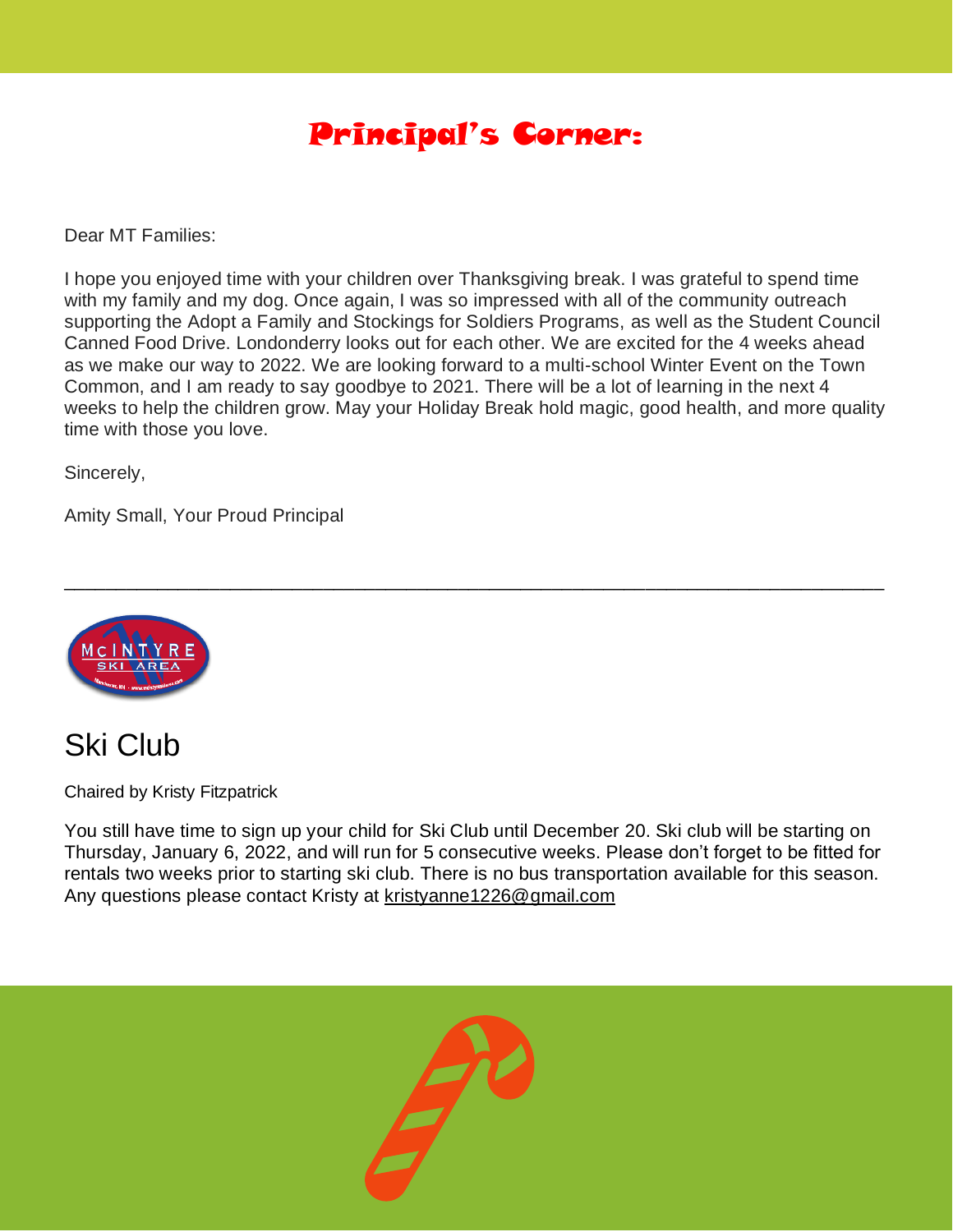

#### [Books](http://the1709blog.blogspot.com/2013/03/supreme-court-says-copyright-law-does.html) and Beyond

Chaired by Lisa Burns

The [Books a](https://creativecommons.org/licenses/by/3.0/)nd Beyond reading incentive program is off and running.

Students earn prizes after reading for a total of 5 hours, 15 hours, 25 hours, and 35 hours. For every 5 hours of reading after that, they earn another entry in the end of the year raffle, which has some great prizes. Don't forget to send your reading log sheets into your class B&B volunteer and teacher OR log your hours on the electronic form if you prefer.

Happy Holidays from the Reading Department and all of the Books and Beyond Volunteers! We hope this holiday season brings you many great opportunities to enjoy family and friends, and some quiet moments to curl up with a good book!



# Books & Beyond Collection

December 1

[Paper Form](https://docs.google.com/document/d/1L3LTv9M_g6YVKjP-dI7m66fTQZWP3yww/edit?usp=sharing&ouid=112421811642869798659&rtpof=true&sd=true)

[Electronic Form](https://docs.google.com/forms/d/e/1FAIpQLSdUn_6x_r05-wTXlaRe5flttDJB_91rCTbi_nyimwKvbxJmAw/viewform)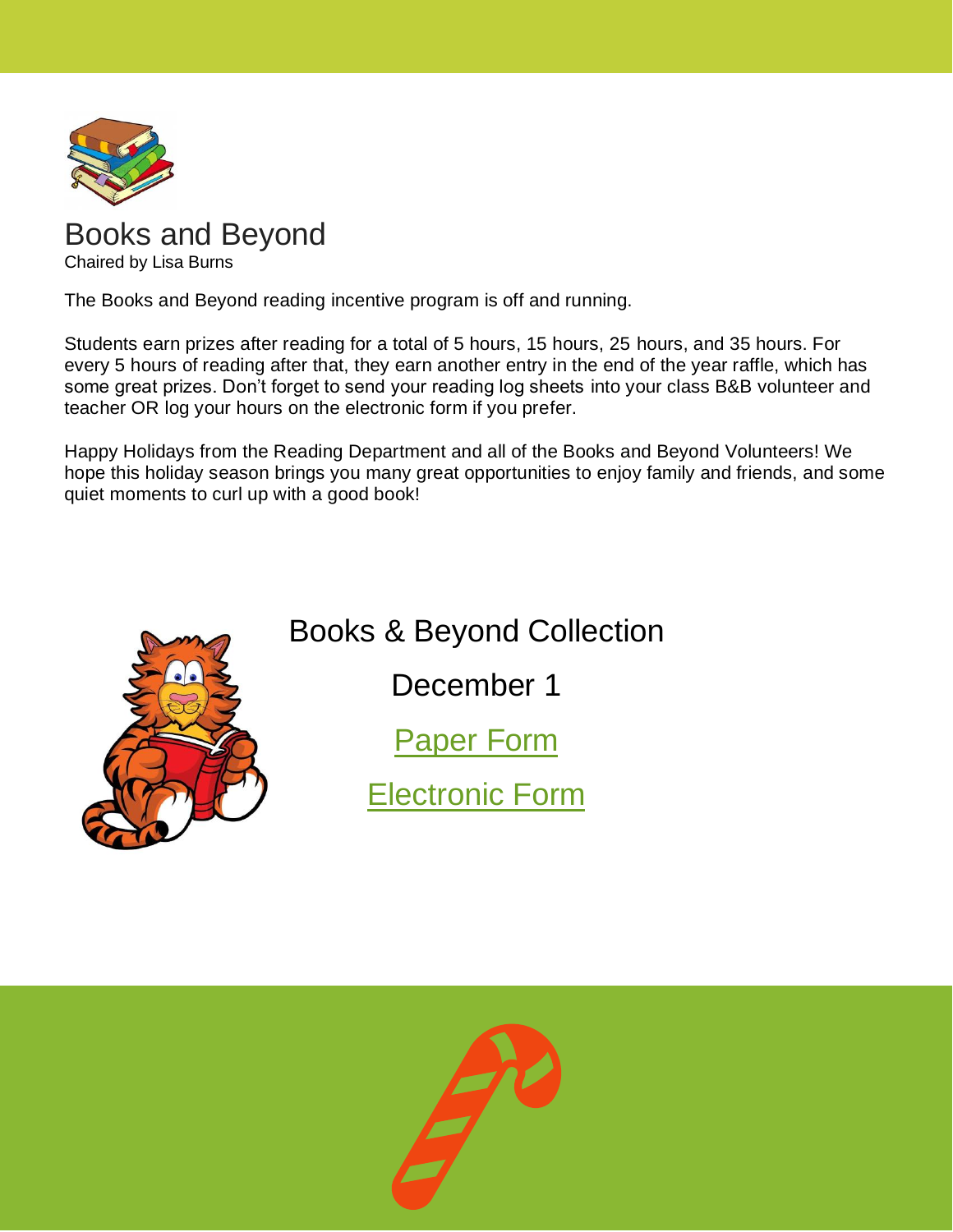

Chaired by Courtney Tanguay

Stockings for Soldiers was yet again a great success, and all of our cards and donations were dropped to the Nashua armory last week. 8176 Holiday Cards and Letters, 1430 Kids letters and cards, 2725 Comics, and 2723 Puzzles were also sent with all those holiday stockings!

Adopt A Family has so far been incredible with just about 20 slots left. Donations were originally due by 12/2 but will be accepting through Friday 12/3. In addition to the requested donations, we had one amazing local family donate board games to every one of our families. They own <https://www.tabletoptycoon.com/> for anyone that would like to browse their site. We also had Ovation Theater Company donate tickets for their Elf Jr production to every single family member of the 8 families we adopted.

### [Adopt A Family Sign-up Genius](https://m.signupgenius.com/#!/showSignUp/10c0d4aaeac2ea2fbcf8-mtpta/107235068)

# Holiday Shoppers

\_\_\_\_\_\_\_\_\_\_\_\_\_\_\_\_\_\_\_\_\_\_\_\_\_\_\_\_\_\_\_\_\_\_\_\_\_\_\_\_\_\_\_\_\_\_\_\_\_\_\_\_

#### Attention Amazon Shoppers!

Matthew Thornton is now registered for Amazon Smiles,

which donates 0.5% of orders to our school.

Use this link to shop and save it to ensure future

orders qualify for donations!

https://smile.amazon.com/ch/02-0428596





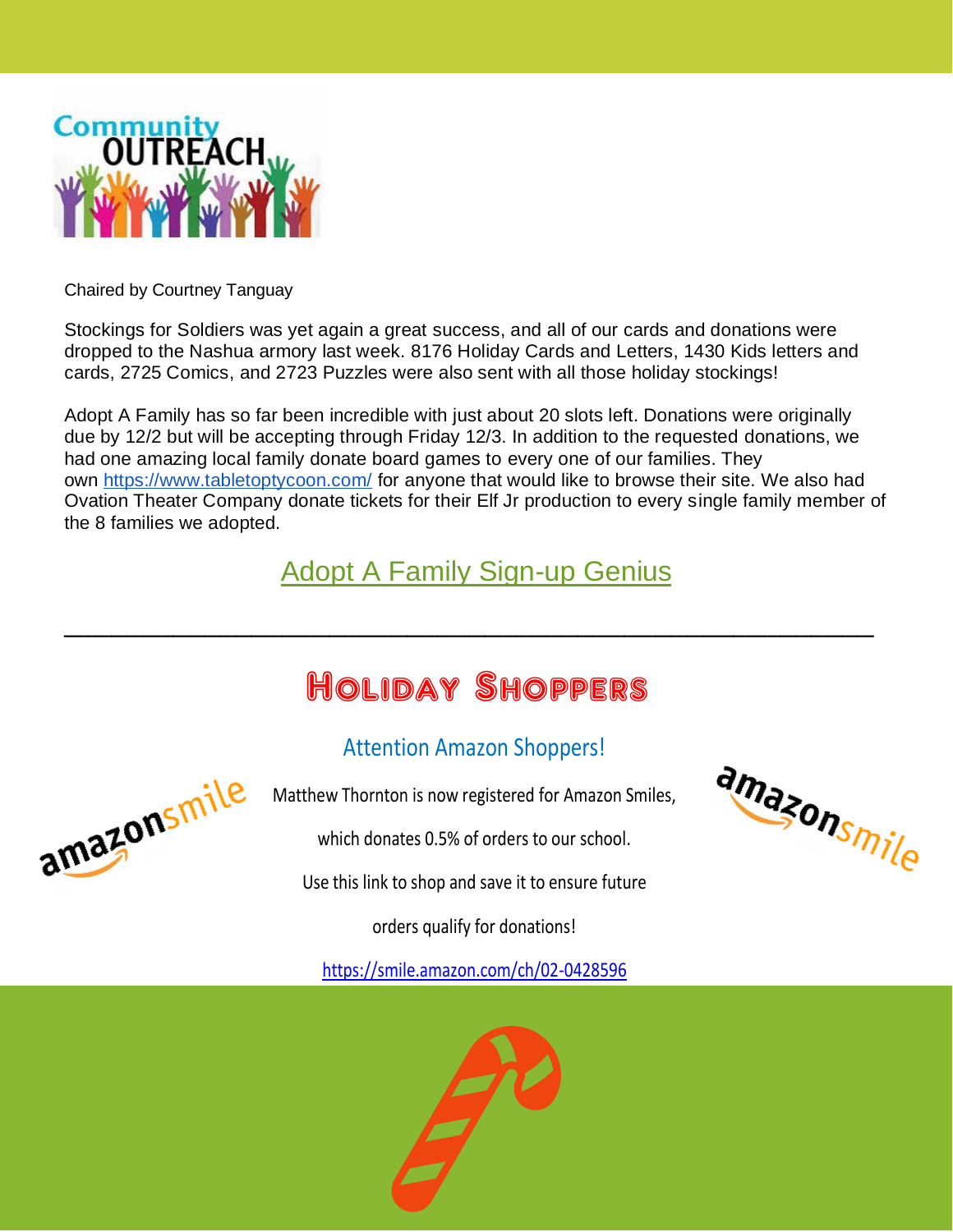### COME CELEBRATE THE SEASON AT Londonderry Elementary School PTA





 $\divideontimes$ 

⋇



Join Us For Outdoor Fun Geared For Elementary School Kids!

Saturday December 11th \* 10-1 Londonderry Town Commons

Games ※ Crafts ※ Ornament Making ※ Food Trucks Letter Writing & Pictures with Santa!

This event is free but donations are appreciated to offset event costs. Please RSVP so we can plan accordingly:

www.northschoolpta.org/events/londonderry-elementary-ptas-winter-wonderland



Donations can be made via cash, check, or Venmo @MatthewThorntonSchoolPTA before or at event.